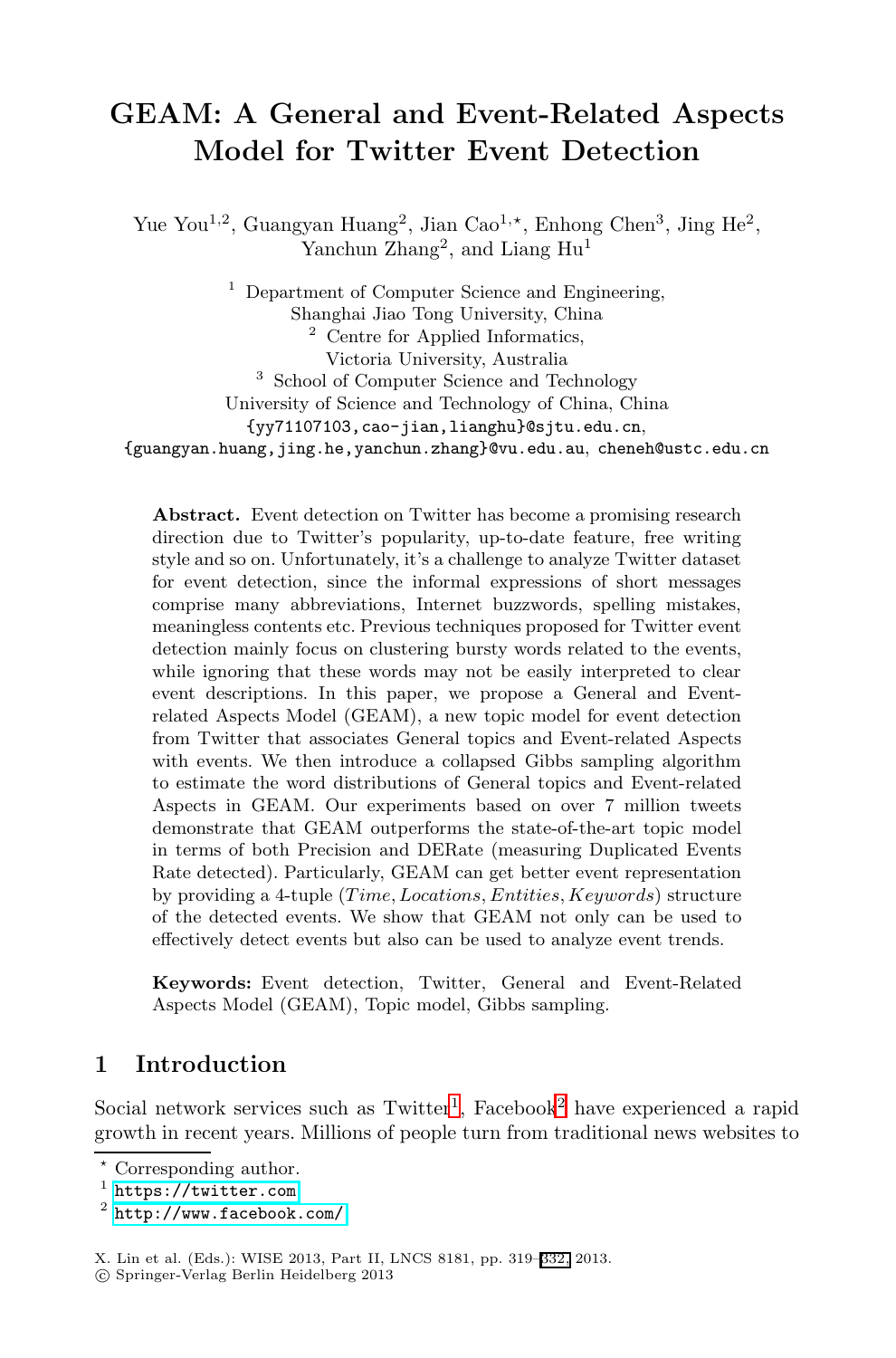these services to gather real-time news, share opinions, or read hot comments. As a real-time information network to share *"the latest stories, ideas, opinions and news*<sup>3</sup>*"*, Twitter allows users to express everything by writing a "*tweet*" up to 140 characters. According to the Paris-based analyst group Semiocast, as of July 2012, Twitter has more than 500 million users all over the world<sup>4</sup>. Twitter has some unique characteristics that make it a better source for event detection than traditional news articles, blogs, etc. Firstly, Twitter is the most up-to-date information channel of real events. Because of the length li[mit](#page-13-0) and the popularity of Twitter mobile applications, users can update information instantly at a pretty low cost, which makes Twitter a fresher resource than others. Secondly, Twitter [c](#page-13-1)overs a wider range of information than other sources. Millions of users in Twitter are not only information consumers but also news publishers, they can post tweets describing everything in their life. So, Twitter almost covers every aspect of the society, from breaking news to personal opinions. Thirdly, we can also analyze the opinions or sentiments relate[d t](#page-1-0)o the detected events in Twitter, which can help the organizations respond to the upcoming event quickly [1]. Thus, event detection on Twitter has attracted more and more interest recently.

Although event detection has been well studied in formal text such as news articles, blogs [2–4], Twitter dataset brings several challe[ng](#page-13-2)es to us because it contains many abbreviations, Internet buzzwords, spelling mistakes, meaningless contents etc. In existing work on formal text, the underlying assumption is that all the documents in the corpus is related to some undiscovered events, but it is not reasonable in [Tw](#page-13-3)[itt](#page-13-4)er. According to Pear Analytics study<sup>5</sup>, about  $40\%$  of tweets are "*pointless babbles*" like "I'm eating a sandwich". Such tweets are limited to users' personal feelings, and should not draw attention from the majority audience. Unlike well-written text, Twitter dataset also contains a lot of Internet buzzwords and misspelling due to the length limit and the free writing style[5]. All these unique characteristics make most existing techniques in formal text unavailable on Twitter dataset. Besides, most recently proposed methods for Twitter event detection are either limited to certain types of tweets (e.g. related to earthquakes or crimes and disasters) [6–8] or based on clustering bursty words [9–11], and provide results in the form of single terms, hashtags or *n*-grams. The outcome of these approaches may be uninformative or meaningless, and can't help the users obtain more fine-grained insights of the whole event.

<span id="page-1-0"></span>To tackle the above challenges, we propose GEAM, a General and Event-Related [Aspects](https://twitter.com/about) [Mo](https://twitter.com/about)del for event detection in Twitter. GEAM is an unsupervised genera[tive topic model that differentiates General words](http://techcrunch.com/2012/07/30/analyst-twitter-passed-500m-users-in-june-2012-140m-of-them-in-us-jakarta-biggest-tweeting-city/) [\(describin](http://techcrunch.com/2012/07/30/analyst-twitter-passed-500m-users-in-june-2012-140m-of-them-in-us-jakarta-biggest-tweeting-city/)g general opinions) [from Event-related Aspects words \(des](http://news.bbc.co.uk/2/hi/technology/8204842.stm)cribing different aspects of an event) in an event-related tweet. In this paper, we focus on detecting realistic events, which are discussed by a large number of users. We define a 4-tuple representation of a realistic event, e.g. *(Time, Locations, Entities, Keywords)*, which are corresponding to

 $\frac{3}{3}$ https://twitter.com/about

<sup>4</sup> http://techcrunch.com/2012/07/30/analyst-twitter-passed-500m-users-in-

june-2012-140m-of-them-in-us-jakarta-biggest-tweeting-city/

<sup>5</sup> http://news.bbc.co.uk/2/hi/technology/8204842.stm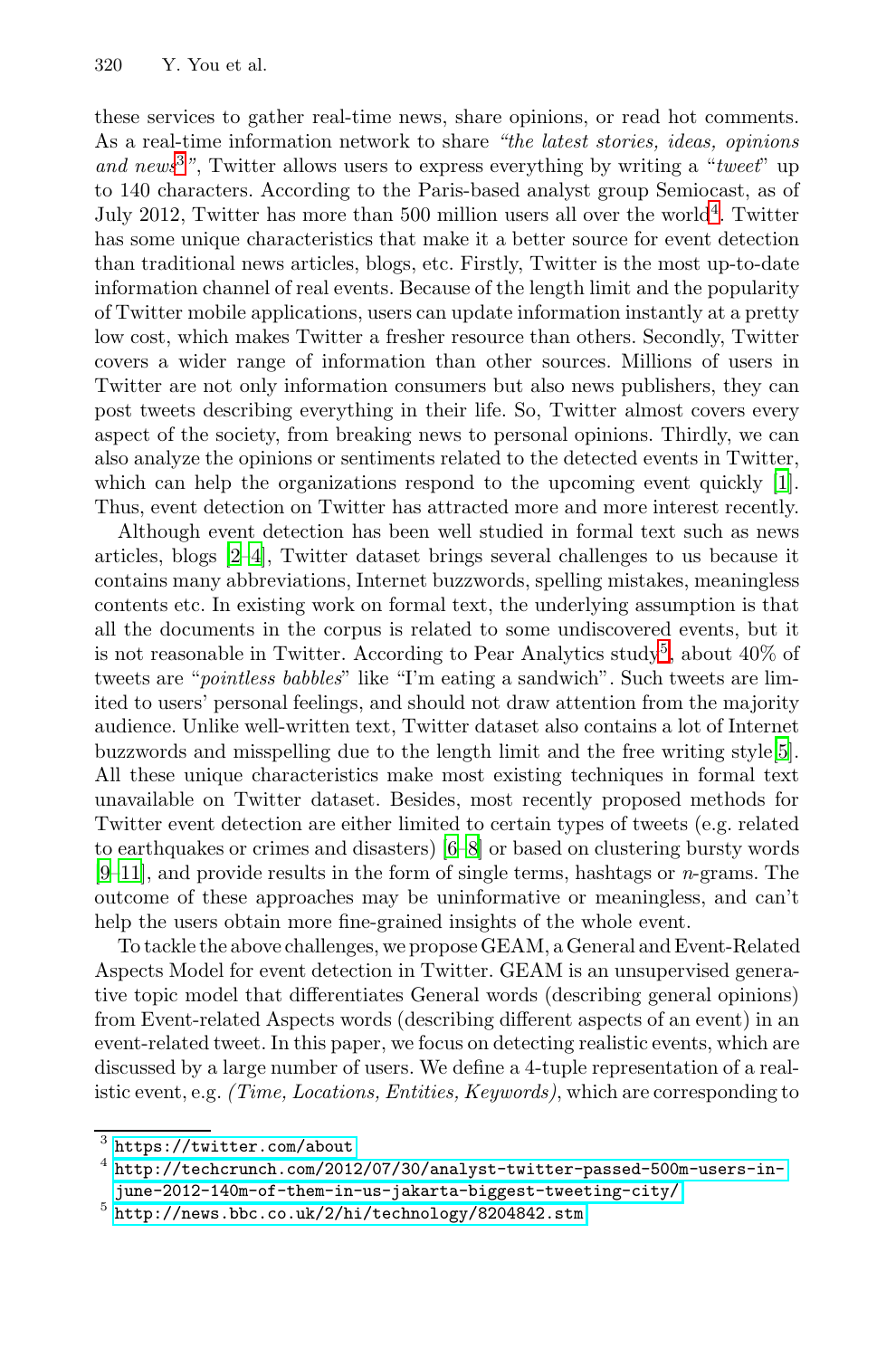4 Event-related Aspects in GEAM respectively. Here, Time and Locations represent when and where the event happened; Entities represent main subjects (persons, organizations, movies, etc.) in the event; Keywords describes the meaning of the event. Unlike formal news articles, users in Twitter also use General words in tweets. For example, during Obama's victory [spee](#page-13-5)ch, there are 327k tweets per second posted/reposted to discuss Obama's re-election<sup>6</sup>. One of the typical tweets like "Thank The Lord for that!! Well done Obama in Chicago, Illinois!! That was a Great victory speech!". In this tweet: Time is *"November 7, 2012"*, *"Chicago"* and *"Illinois"* represent Locations, *"Obama"* represents Entity, Keywords are *"Great", "victory",* and *"speech"*, and the rest are General words. GEAM can provide a clearer description of events by separating General words from Event-related Aspects words.

The most related work is the model proposed by Lau et al. [12]. They introduce an online processing variant of topic model Latent Dirichlet Allocation (LDA) [13, 14] to analyze tweets trend. Their graphic structure is the same as LDA, which models each tweet as a multinomial mixture of all topics or events. However, this assumption is obviously unreasonable due to Twitter's short text length, most users only discuss one event in a tweet. In this paper, we improve LDA for Twitter event detection by assigning only one event to an event-related tweet and differentiating General words from Event-related Aspects words.

To the best of our knowledge, we are the first to extend LDA to detect event in Twitter by simulating the generative process of the General words and Eventrelated Aspects words in a tweet. The advantages of our GEAM include: (1) GEAM outperforms the state-of-the-art topic models LDA in terms of both Precision and DERate (measuring Duplicated Events Rate detected); (2) the result is more informative than previous clustering algorithms which based on unigram text model, since we treat the words in a tweet differently based on different information corresponding words express (General words and Eventrelated Aspects words); (3) the event detection results of GEAM can also be easily utilized to perform event trend analysis.

<span id="page-2-0"></span>The rest of the paper is organized as follows. Section 2 presents related work. Section 3 describes GEAM and its components in detail, and introduces the approximate inference algorithm for GEAM based on Gibbs sampling. In Section 4, we present the experimental results. Finally, we conclude the paper in Section 5.

## **2 Related Work**

[We](http://www.kansascity.com/2012/11/07/3903945/social-media-pickup-lines-illegal.html) [present](http://www.kansascity.com/2012/11/07/3903945/social-media-pickup-lines-illegal.html) [a](http://www.kansascity.com/2012/11/07/3903945/social-media-pickup-lines-illegal.html) [survey](http://www.kansascity.com/2012/11/07/3903945/social-media-pickup-lines-illegal.html) [of](http://www.kansascity.com/2012/11/07/3903945/social-media-pickup-lines-illegal.html) [the](http://www.kansascity.com/2012/11/07/3903945/social-media-pickup-lines-illegal.html) state-of-the-art Twitter event detection methods and topic models in this section.

 $^6$  http://www.kansascity.com/2012/11/07/3903945/ social-media-pickup-lines-illegal.html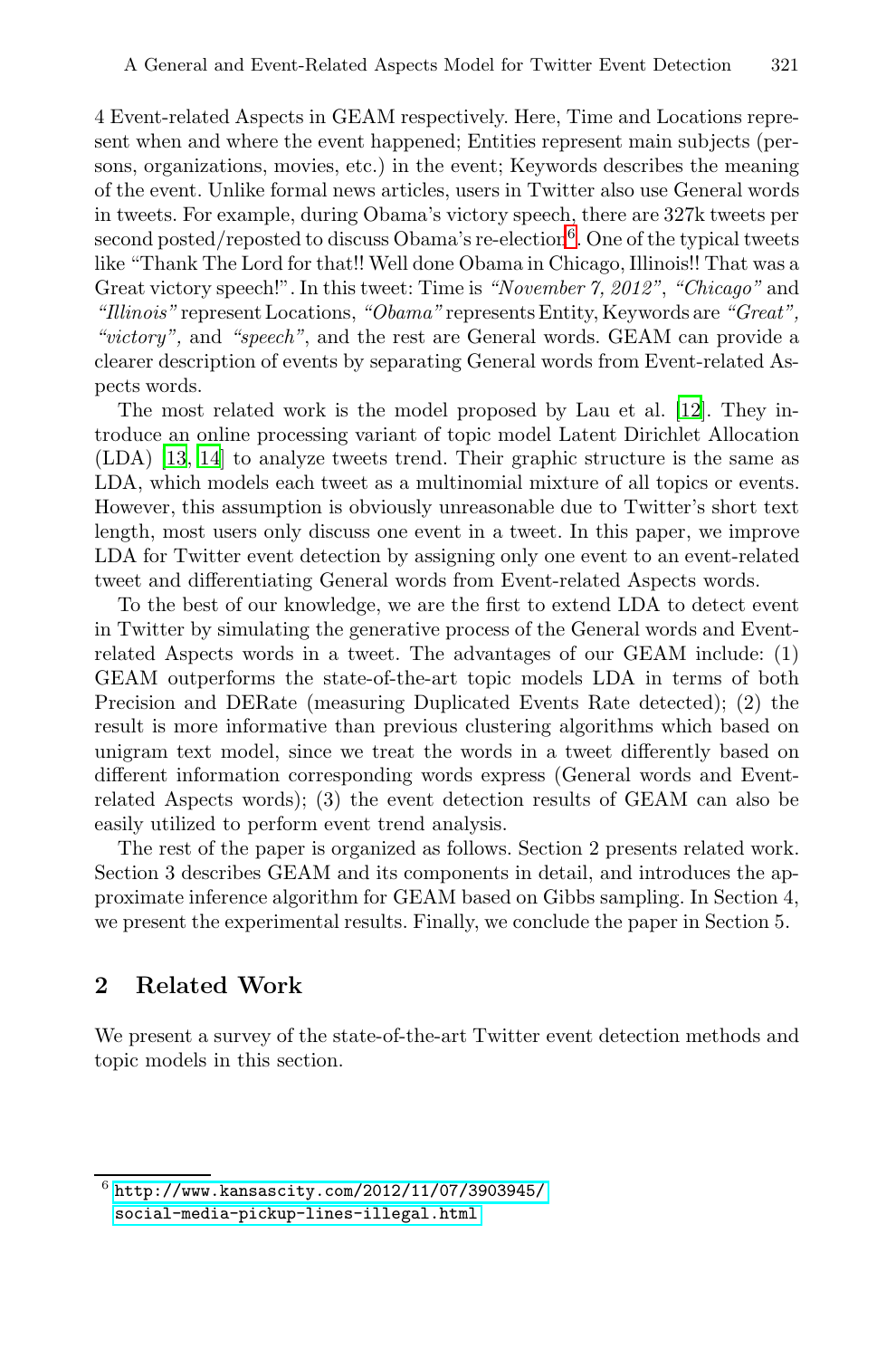### **2.1 Twitter Event Det[ec](#page-13-6)tion**

Although event detection from formal texts [2–4] has been studied for over a decade, event detection from Twitter is a relativ[el](#page-13-4)y new topic which receives more interests in recent years. Most existing approaches for event detection from Twitter are limited to detect only certain types of events. For example, Sakaki et al. [6] devise a clas[sifi](#page-13-7)er to recognize tweets describing earthquakes in Japan, then they introduce a probabilistic spatiotemporal model to find the center and the trajectory of the earthquake. Rui et al. [7] f[ocu](#page-13-8)s on detecting Crime and Disaster related Events (CDEs), they also use a classifier to determine whether a crawled tweet is related to CDEs or not. Then, they utilize the author's network information to predict the location of a tweet. Benson et al. [8] utilize a graphic model to identify artists and venues mentioned with tweets posted by users in New York. Very recently, some open domain Twitter event detection approaches are proposed. Ritter et al. [9] extract an open-domain calendar of significant events from Twitter, they utilize a named entity tagger and sequencelabeling technology to extract event-related words. Chenliang et al. [10] propose a segment-based algorithm to detect events. They utilize Microsoft Web N-Gram service and Wikipedia to segment the tweets, detect the bursty event segments, and [clu](#page-13-9)s[ter](#page-13-10) the event segments using k-Nearest Neighbor Graph.

So, existing Twitter event detection approaches are either limited to certain types of tweets (e.g. related to earthquakes or CDEs, containing a predefined location) or based o[n de](#page-13-11)tecting bursty words (single terms, hashtags or *n*-grams) which may be uninformative or [mea](#page-13-12)ningless.

### **2.2 Topic Models and Variants**

Topic models (LDA) [13, 14] proposed by Blei et al. is popular for modeling latent topics in a corpus. Many variants of LDA has been proposed for different applications since it has been proven to be effective. Particularly, in social network or social media, Jonathan et al. [15] analyze documents on Wikipedia and infer descriptions of its entities and of relationships between those entities by proposing a probabilistic topic model. Hong et a[l. \[](#page-13-5)16] study how the standard topic models can be trained on the microblogging dataset, they apply several schemes to train the model and compare their quality and effectiveness. Hu et al. [17] propose a Bayesian model called Event and Tweets LDA (ET-LDA) that performs topic modeling and event segmentation in one unified framework. Given transcripts of a known event from both New York Times and Twitter dataset, their work focus on how to jointly extract the topics covered by the two different datasets and segment the event.

The most related work is the model proposed by Lau et al. [12] to track emerging events in Twitter. They describe a topic model that processes documents in an online fashion. The model can update automatically based on time slices and can cope with dynamic vocabulary. However, they model each tweet as a multinomial mixture of all topics or events, which is obviously unreasonable due to short lengths of tweets. In this paper, we assign only one event to an event-related tweet.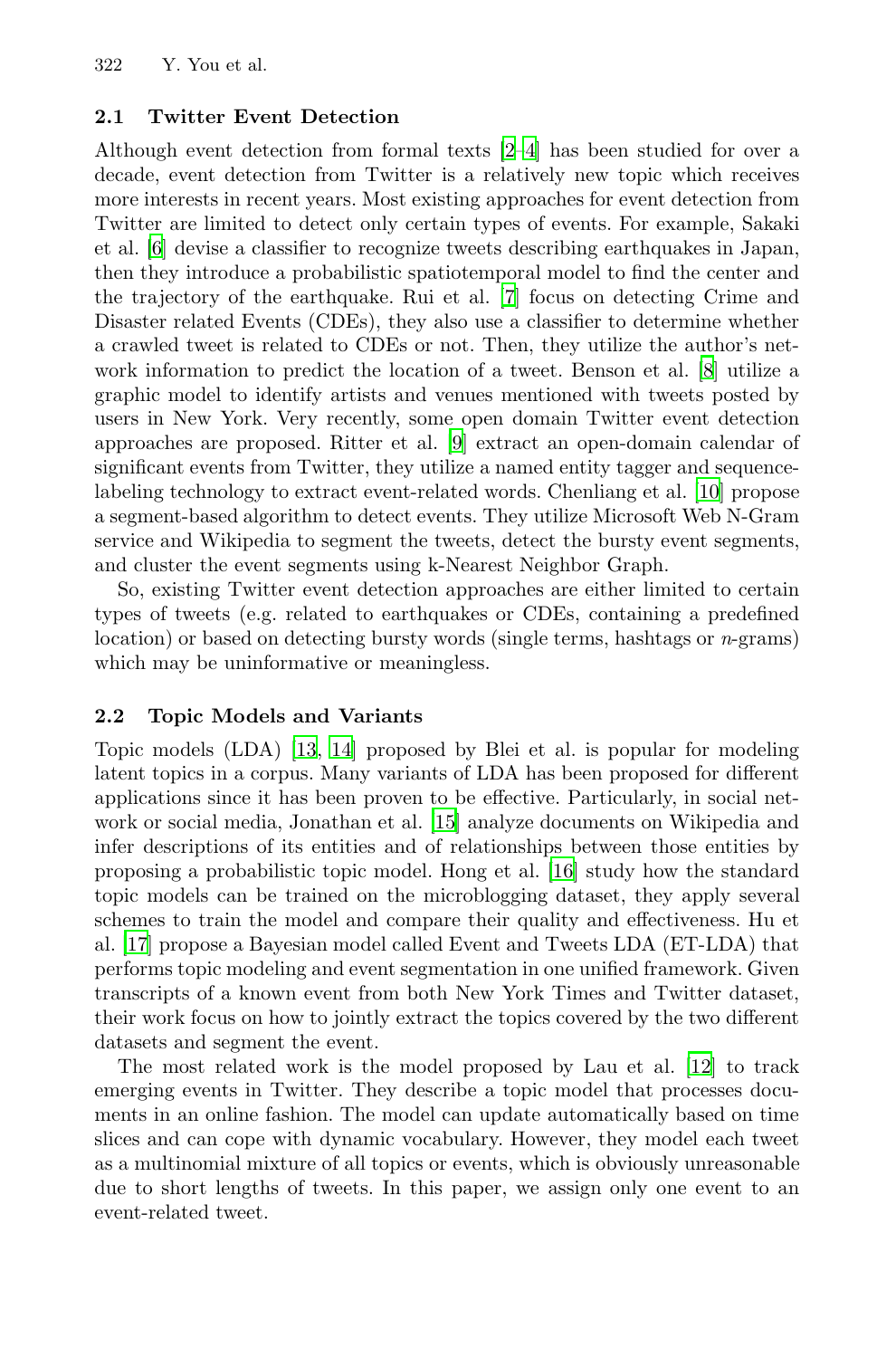### **3 General and Event-Related Aspects Model**

We present an overview of our proposed system in Section 3.1. In Section 3.2, we develop the General and Event-Related Aspects Model (GEAM), and explain how to inference the model via collapsed Gibbs sampling.

#### **3.1 Overview of the System**

We aim at detecting open domain realistic events that a large number of people talking about in Twitter. Figure 1 plots the main components and procedures in our system for Twitter event detection. Given a raw stream of tweets, we remove "*pointless babbles*", which may not attract the majority users' attention based on the Named Entity Tagger information. Then, we send tweets (labeled with named entity and time information) to the General and Event-Related Aspects Model (GEAM) to estimate the General topic or Event-related Aspect word distributions. Finally, we rank the detected events based on the number of tweets assigned to each event.



**Fig. 1.** Overview of our system

<span id="page-4-0"></span>We manually investigate a dataset of one day's tweets on June 25, 2009. We observe that almost all the tweets that related to an realistic event contain named entities or hashtags. Table 1 shows 3 typical events on June 25, 2009, along with the number of whole tweets and tweets that contain named entities or hashtags corresponding to each event. From the numbers in Table 1, we can see that over 95% of tweets relat[ed](#page-4-0) to one realistic event contain named entities or hashtags. Based on this observation, we apply a named entity tagger for Twitter provided by Ritter et al. [5] to segment and label tweets. If no named entity or hashtag exists in a tweet, we ignore it. In other words, if a tweet contains some named [entities or hasht](http://natty.joestelmach.com/)ags, it has great possibility related to a realistic event, and we will process it further. We also analyze the time information in tweets. There are several different ways to refer the same date in Twitter, for example "last night" and "the next Friday" may represent the same day depending on when the tweet was posted. So, we use natty<sup>7</sup> to extract the time information referred in a tweet. Natty is a natural language date parser that can recognize dates described in many ways, like *"the next Friday"*.

<sup>7</sup> http://natty.joestelmach.com/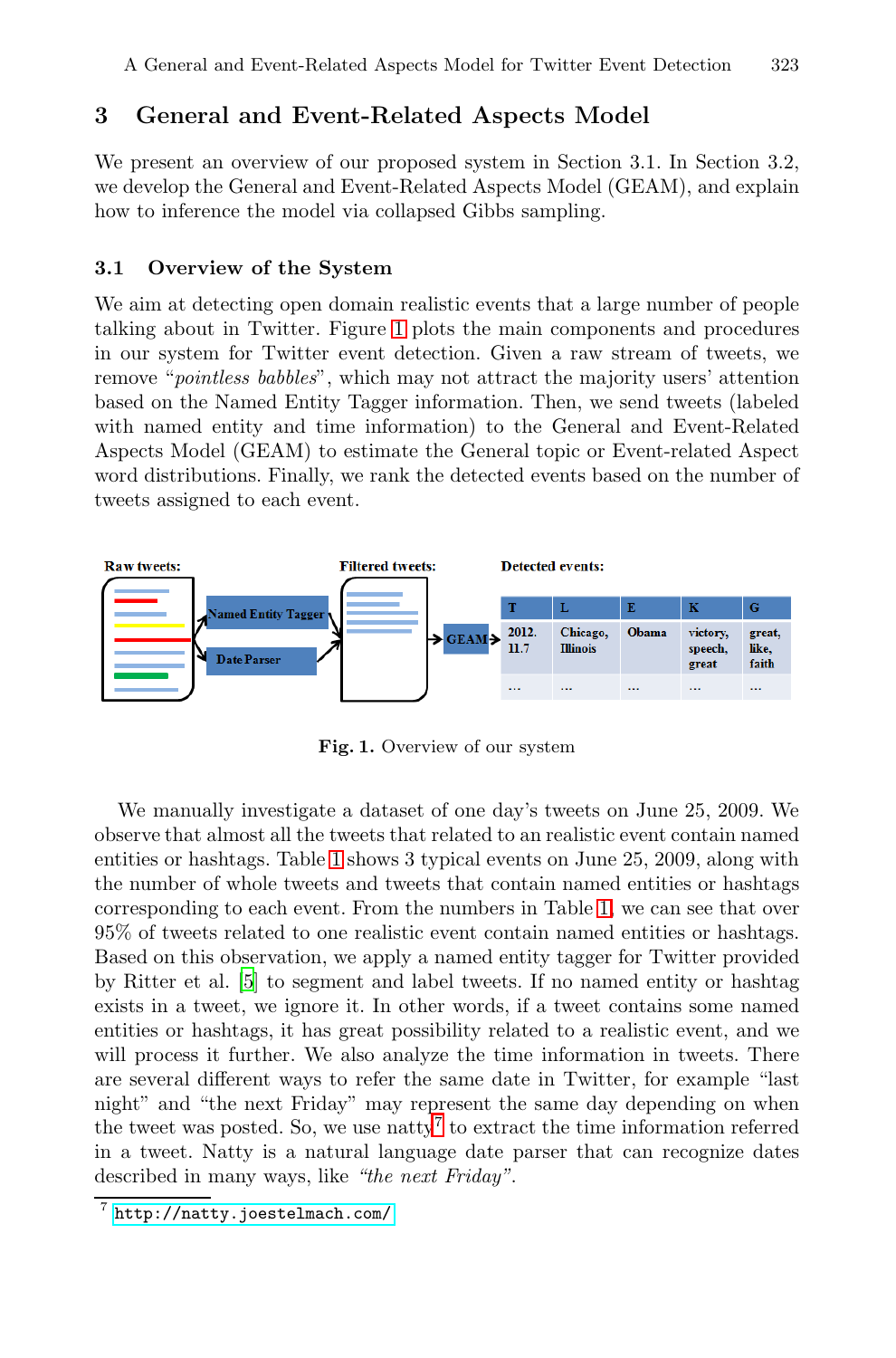| Event                                              | Iran<br>election | "Transformer"<br>2" released | Mark Sanford<br>İscandal |
|----------------------------------------------------|------------------|------------------------------|--------------------------|
| all tweets                                         | 24612            | 5644                         | 3397                     |
| tweets contain named 23583<br>entities or hashtags |                  | 5368                         | 3234                     |
| proportion                                         | 95.8%            | 95.1%                        | 95.3%                    |

**Table 1.** Number of whole tweets and tweets which contain named entities or hashtags corresponding to 3 typical events on June 25, 2009

After preprocessing and filtering, event-related tweets, which are labeled with named entities and time information, are sent to the General and Event-Related Aspects Model (GEAM), the kernel component of our system. GEAM is a probabilistic graphical model that simulates the generative process of a tweet related to a realistic event, and identifies General words and Event-related Aspects words in the tweet. A collapsed Gibbs sampling algorithm is designed to estimate word distributions of each event.

Finally, we rank the detected events, then present events in 4-tuple structures and associated General topics. For Event-related Aspect, *Time*, we provide the accurate date when the event occurred. For other three Event-related Aspects, we provide the top words according to the multinomial word distribution of each Event-related Aspect. We also provide the top General words associated with a event based on the underlying General topics.

### **3.2 General and Event-Related Aspects Model (GEAM)**

We present how to model the realistic event and the corresponding general words associated with it by General and Event-related Aspects Model (GEAM), a hierarchical Bayesian model based on Latent Dirichlet Allocation (LDA). The inference of GEAM via collapsed Gibbs sampling will be introduced under the definition of the model.

**Model Description.** We use a generative process to model the tweets that describe a realistic event. GEAM models each tweet as a mixture of Event-related Aspects and General topics, then generates each word from the Event-related Aspects or General topics word distribution. We define a 4-tuple to represent an event in Twitter, i.e. *(Time, Locations, Entities, Keywords)*, each tuple reflects an aspect of the event. Due to informal expression of Twitter, people always use several words that doesn't belong to any Event-related Aspects mentioned before. We regard these part of words as General words in GEAM. For each tweet in the corpus, we assign a latent variable *event* to it, the *event* variable in GEAM is similar to a *topic* in LDA, and each *event* is characterized by 4 multinomial distributions over words, according to 4 Event-related Aspects. We assign an Event-related Aspect (i.e. *Time, Locations, Entities* or *Keywords*) to each named entity or hashtag word in a tweet, according to the named entity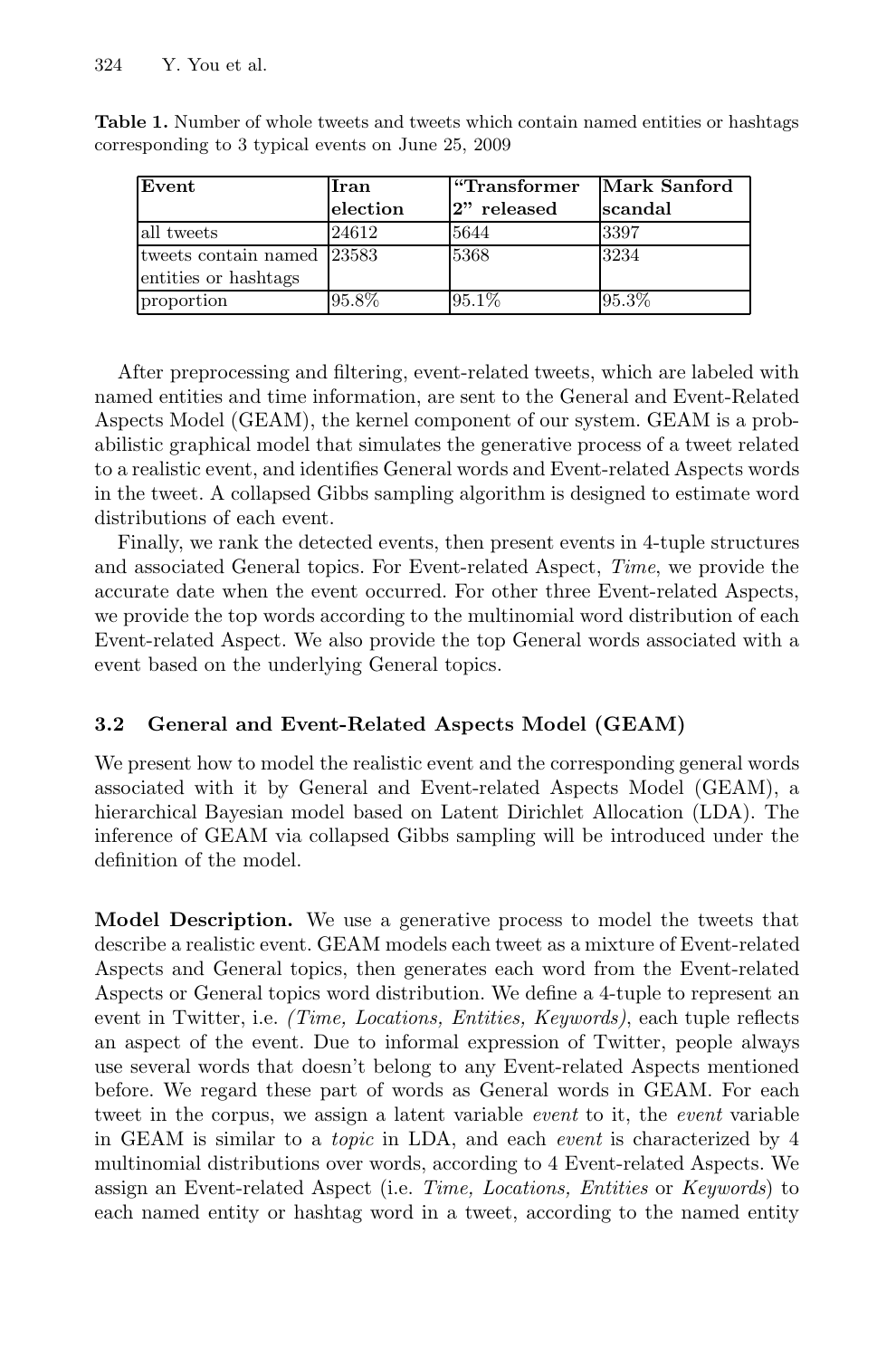tagger results and hashtags. For other words, we use a switch variable to indicate whether the word comes from General topic word distribution or Event-related Aspect word distribution. If the word is chosen from the General topic word distribution, then a *General topic* based on the whole corpus will be assigned to this word. Otherwise it will be assigned to the *Keyword Aspect* of an event. The graphical structure is shown in Figure 2.

<span id="page-6-0"></span>

**Fig. 2.** Graphical representation of GEAM

Let us briefly introduce notations in Figure 2.  $e$  is an latent variable assigned to each tweet specifying which event the tweets are describing, for example, a typhoon or a sports event. Each token in a tweet is associated with 4 variables (only 3 of them are meaningful at one time): word, w, switch variable,  $x \in \{0, 1\}$ , to indicate whether this word is an Event-related Aspect word or a General word, Event-related Aspect, a, to reflect which aspect (i.e. *Time, Locations, Entities* or *Keywords*) this word belongs to (in this case  $x = 1$ ), and General topic, z, to specify which general topic the word corresponds to (in this case  $x = 0$ ). Here we assume that there are  $E$  events and  $Z$  general topics in the whole corpus, each event has A Event-related Aspects, and the size of v[oca](#page-7-0)bulary is V.  $\vec{\eta}$  is the whole corpus' multinomial distribution [ov](#page-8-0)er events, which is  $E$  dimensional and drawn from a Dirichlet distribution parameterized by  $\sigma$ .  $\vec{\theta}$  is a multinomial distribution over General topics for each tweet, which is Z dimensional and drawn from a Dirichlet distribution parameterized by  $\alpha_e$ .  $\vec{\varphi}$  is a multinomial distribution over words specific to topic  $z$  or event  $e$ , which is  $V$  dimensional and drawn from a Dirichlet distribution parameterized by  $\omega$ .  $\lambda$  is the parameter for sampling the binary variable, x, and both  $\gamma_0$  and  $\gamma_1$  are beta parameters to generate  $\lambda$ . We summarizes the notations used in the GEAM in Table 2. Formally, the generative process is described in Algorithm 1: For the whole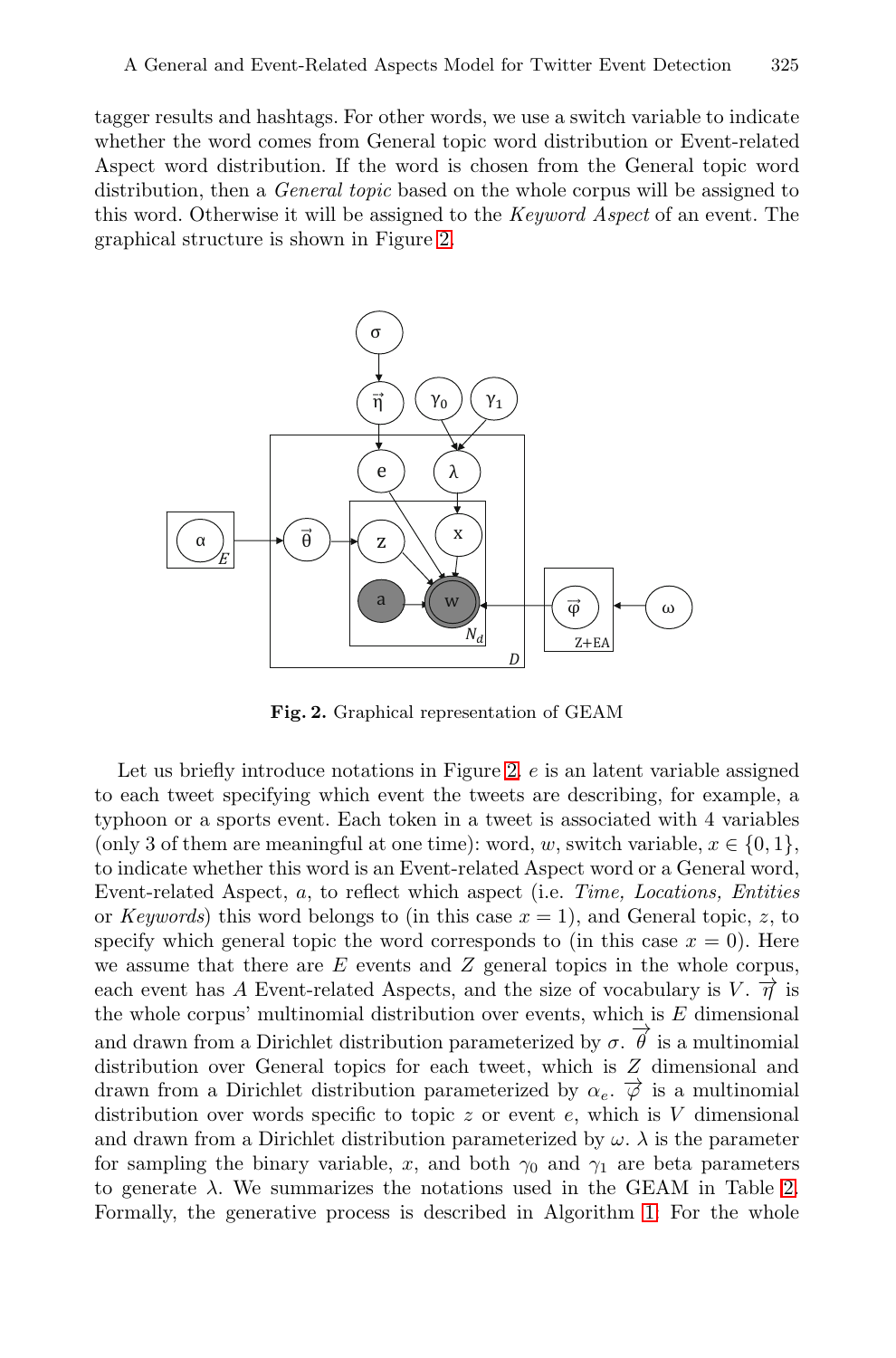|                                                                | <b>Symbol</b> Description                                                               |  |
|----------------------------------------------------------------|-----------------------------------------------------------------------------------------|--|
| w                                                              | a word in a tweet                                                                       |  |
| $\boldsymbol{x}$                                               | indicate if word $w$ is from a general topic $z$ or an event-aspect pair $ea$           |  |
| $\epsilon$                                                     | the event described by the tweet                                                        |  |
| $\boldsymbol{z}$                                               | the topic assigned to $w, x = 0$                                                        |  |
| $\boldsymbol{a}$                                               | the event aspect assigned to $w, x = 1$                                                 |  |
|                                                                | multinomial distribution over events                                                    |  |
|                                                                | multinomial distribution over topics                                                    |  |
| $\overrightarrow{\varphi}_z$ , $\overrightarrow{\varphi}_{ea}$ | multinomial distribution over words specific to topic $z$ or event $e$ 's aspect $a$    |  |
| $\sigma, \omega, \alpha_e$                                     | Dirichlet priors to multinomial distributions $\vec{\eta}, \vec{\varphi}, \vec{\theta}$ |  |
|                                                                | parameter for sampling the binary variable $x$                                          |  |
| $\gamma_0,\gamma_1$                                            | Beta parameter to generate $\lambda$                                                    |  |
| E                                                              | number of events                                                                        |  |
| $\boldsymbol{A}$                                               | number of aspects                                                                       |  |
| Z                                                              | number of general topics                                                                |  |
|                                                                | number of whole words, vocabulary size                                                  |  |

<span id="page-7-0"></span>**Table 2.** Notations in the model

corpus, Lines 1-2 draw event distribution  $\vec{\eta}$  and word distribution  $\vec{\phi}$ . Then, for each tweet, draw 3 variables associated with it (Lines 4-6): a latent variable e, a general topic distribution  $\vec{\theta}$ , and a parameter  $\lambda$  for sampling the switch variable x. Finally, for each token  $w_i$  in the tweet: if the token is a named entity or hashtag word (Lines 8-11), determine the Event-related Aspect,  $a_i$ , based on the named entity tagger and date time parser information, then generate the word  $w_i$  from  $\overrightarrow{\varphi}_{ea_i}$ . Otherwise, a switching variable,  $x_i \in \{0,1\}$ , is drawn from a Binomial distribution (Line 13) to determine whether this word is chosen from the *Keywords* aspect distribution or from the general topic word distribution. If  $x_i = 0$ , choose a non-event (general) topic,  $z_i$ , and draw the word  $w_i$  from  $\overrightarrow{\varphi}_{z_i}$ (Lines 14-17). If  $x_i = 1$ , draw the word  $w_i$  from event-relates *Keywords* aspect  $\overrightarrow{\phi}_{e3}$  (Lines 18-20).

**Model Inference.** We use Gibbs sampling to estimate unknown parameters  $\vec{\pi}$ ,  $\vec{\theta}$ ,  $\vec{\varphi}$  and  $\lambda$  in GEAM. Gibbs sampling allows the learning of a model by iteratively updating each latent variable given the remaining variables. In particular, we follow the idea of collapsed Gibbs sampling to approximate the posterior distribution of  $e, x, a$ , and  $z$ . We alternately sample the document-level variable  $e$  and the token-level variables  $x, a$ , and  $z$ . Then, given the sampling results of e, x, a, and z, we can easily infer  $\overrightarrow{\eta}$ ,  $\overrightarrow{\theta}$ ,  $\overrightarrow{\varphi}$  and  $\lambda$ .

Firstly, **sampling tweet level event** e according to:

$$
p(e_d|\mathbf{e}_{-\mathbf{d}}, \mathbf{w}, \mathbf{x}, \mathbf{z}, \mathbf{a}) \propto \frac{n_{e_d, -\mathbf{d}} + \sigma_{e_d}}{\sum_{e=1}^{E} n_{e, -\mathbf{d}} + \sigma_e} \times \prod_{k=1}^{K} \frac{\prod_{t=1}^{V} \prod_{i=0}^{n_{k,d}^t - 1} (n_{k, -\mathbf{d}}^t + \omega^t + i)}{\prod_{i=0}^{n_{k,d}^t - 1} (n_{k, -\mathbf{d}}^t + \omega^t + i)} \times \prod_{a=1}^{A} \frac{\prod_{t=1}^{V} \prod_{i=0}^{n_{e_d, a}^t - 1} (n_{e_d, -\mathbf{d}}^t + \omega^t + i)}{\prod_{i=0}^{n_{e_d, a}^t - 1} (n_{e_d, -\mathbf{d}}^t + \omega^t + i)} \tag{1}
$$

where  $\mathbf{e}_{-\mathbf{d}}$  is the *event* vector associated with each tweet in corpus D excluding tweet d,  $n_{e,-d}$  is the number of tweets in the whole corpus assigned to event e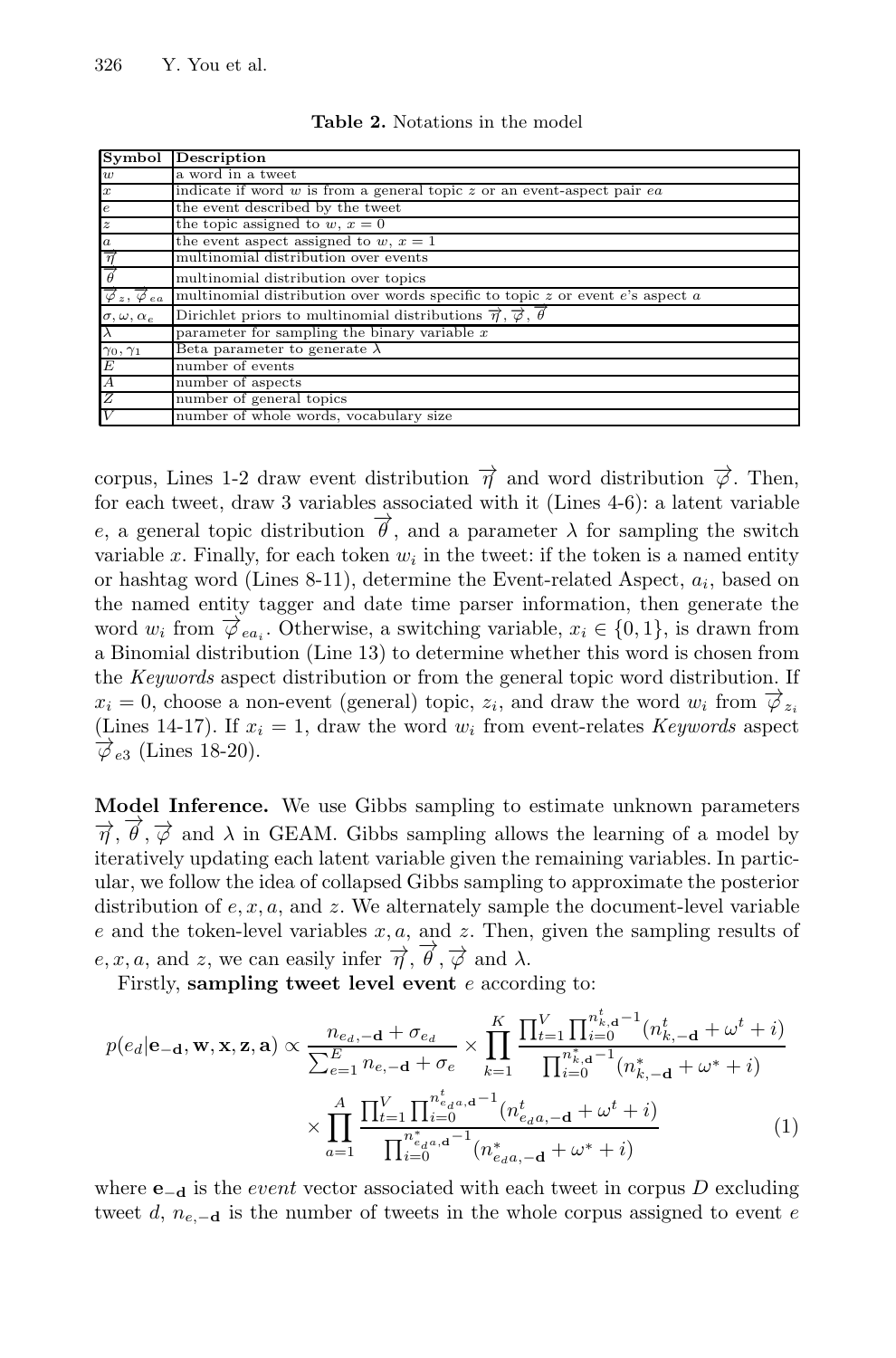```
1 Draw an event distribution \vec{\eta} \sim Dir(\sigma);
 2 Draw multinomial word distribution \vec{\varphi} \sim Dir(\omega) for General topics (Z) and Event-related
    Aspects (EA);
3 foreach tweet d ∈ [1, D] do
 4 Draw an event e \sim Mult(\vec{\tau});
 5 Draw a multinomial topic distribution \overrightarrow{\theta} \sim Dir(\alpha_e);
6 Draw a switching distribution \lambda \sim Beta(\gamma_0, \gamma_1);<br>foreach ward w. ∈ N<sub>i</sub> do
7 foreach word \ w_i \in N_d do<br>8 if w_i \in \{named \ entityif w_i \in \{named \ entities \ or \ hashing \ words\} then
 9 Determine aspect a_i \in \{0, 1, 2, 3\} (Time, Locations, Entities, Keywords
                  aspect);
10 Draw word w_i \sim Mult(\overrightarrow{\phi}_{ea_i});11 end
12 else
13 Draw x_i \in \{0, 1\} \sim Bi(\lambda);<br>14 if x_i = 0 then
                  if x_i = 0 then
15 Draw topic z_i \sim Mult(\vec{\theta});
16 Draw word w_i \sim Mult(\overrightarrow{\varphi}_{z_i});
17 end
18 else
19 Draw word w_i \sim Mult(\vec{\phi}_{e3}) (Keywords aspect);
20 end
21 end
22 end
23 end
```


expect tweet d,  $n_{k,\mathbf{d}}^t$  is the number of word t assigned to general topic  $k$  ( $x = 0$ ) in tweet d and  $n_{k,\mathbf{d}}^* = \sum_{t=1}^V n_{k,\mathbf{d}}^t$ ,  $n_{e_d}^t$ , d is the number of word t assigned to event-related aspect  $e_d a$  ( $x = 1$ ) in tweet d and  $n_{e_d a, \mathbf{d}}^* = \sum_{t=1}^V n_{e_d a, \mathbf{d}}^t$ .

Secondly, for each token in a tweet, if the token is recognized as a named entity or a hashtag word, then the aspect is observed based on the preprocessing result. Otherwise, we jointly **sample the token-level variables**  $x, a$ , and  $z$ . For  $x_i = 0$ :

$$
p(x_i = 0, z_i = k | e_d, \mathbf{w}, \mathbf{x}_{-i}, \mathbf{z}_{-i}, \mathbf{a}) \propto \frac{N_{d,0,-i} + \gamma_0}{N_{d,-i} + \gamma_0 + \gamma_1}
$$

$$
\times \frac{N_{d,-i}^k + \alpha_{e_d}^k}{\sum_{k=1}^Z N_{d,-i}^k + \alpha_{e_d}^k} \times \frac{N_{k,-i}^t + \omega^t}{\sum_{t=1}^V N_{k,-i}^t + \omega^t}
$$
(2)

where  $N_{d,0,-1}$  is the number of words in tweet d associated with  $x = 0$  excepting word *i*,  $N_{d,-1}^{k}$  is the number of words in tweet d associated with general topic k excepting the *i*th token,  $N_{k,-i}^t$  reflects the number of term t associated with general topic k excluding the ith token. For  $x<sub>i</sub> = 1$ , the derivation formula is very similar to Eq.(2)  $(x_i = 0)$ . Due to the length limit, thus, we omit the detail equation here. Finally, we can easily obtain the multinomial or binomial parameters  $\vec{\eta}, \vec{\theta}, \vec{\varphi}$  and  $\lambda$  based on the previous sampling results.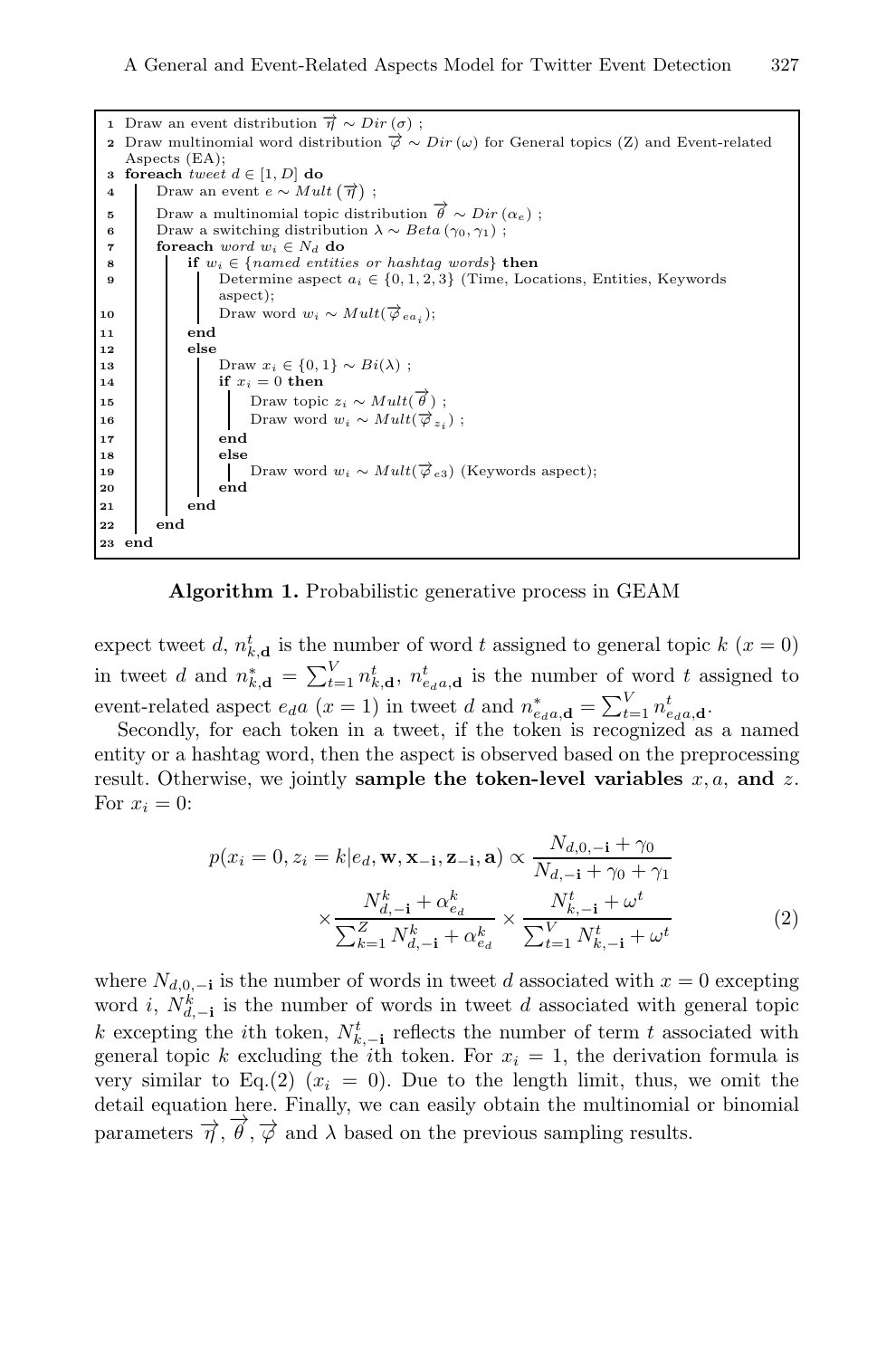### **4 Experiments**

We demonstrate GEAM's performance from two aspects: effectiveness of event detection and capability for event trend analysis. For event detection effectiveness, the experiments show that GEAM outperforms the state-of-the-art topic models [13, 14] with better Precision and DERate (measuring Duplicated Events Rate detected). Also, 4-tuple structure *(Time, Locations, Entities, Keywords)* makes the detected e[ve](#page-9-0)nts much easier to be understood by users. And majority people's reaction to the detected events can also be provided by the General topic words in GEAM. For event trend analysis, we demonstrate 3 typical events' trend based on detected results, and find different time patterns of these events.

#### **4.1 Dataset and Experimental Setting**

**Twitter Dataset.** We use one week data (from June 25, 2009 to July 1, 2009) from the tweets published by  $Stanford^8$  to evaluate our system. There are a total of 7,088,229 tweets in the dataset. A number of realistic events happened in this period, such as "Iran Election 2009", "Micheal Jackson died", etc. Figure 3 shows the average of tweets published within each hour of a day. From Figure 3, we can see that most tweets were posted during midnight and afternoon. The average "*pointless babbles*" (tweets that contain neither named entities nor hashtags) that we filtered away in the dataset is about 47.32%.



**Fig. 3.** Tweet volume against hour of day

<span id="page-9-0"></span>**Parameter Setting.** There are several parameters in GEAM, and we use a validation set to find the optimal parameters. More specifically, GEAM archives [good](http://snap.stanford.edu/data/twitter7.html) [performance,](http://snap.stanford.edu/data/twitter7.html) [when](http://snap.stanford.edu/data/twitter7.html) [we](http://snap.stanford.edu/data/twitter7.html) [se](http://snap.stanford.edu/data/twitter7.html)t five parameters as follows: (1)  $\gamma_0 = 0.8$  and  $\gamma_1 = 0.2$  (to indicate that a word is more likely to be a General word), (2)  $\alpha = 0.01, \omega = 0.01$ , and  $\sigma = 0.01$  (for hyperparameters of Dirichlet distribution). We can vary the number of events,  $E$ , and the number of general topics,  $Z$ , according to the data time-window  $(e.g.,$  one day or one hour). Note that, we fix time-window to one hour in this experiment, and GEAM is flexible enough to set the time-window to any time unit.

<sup>8</sup> http://snap.stanford.edu/data/twitter7.html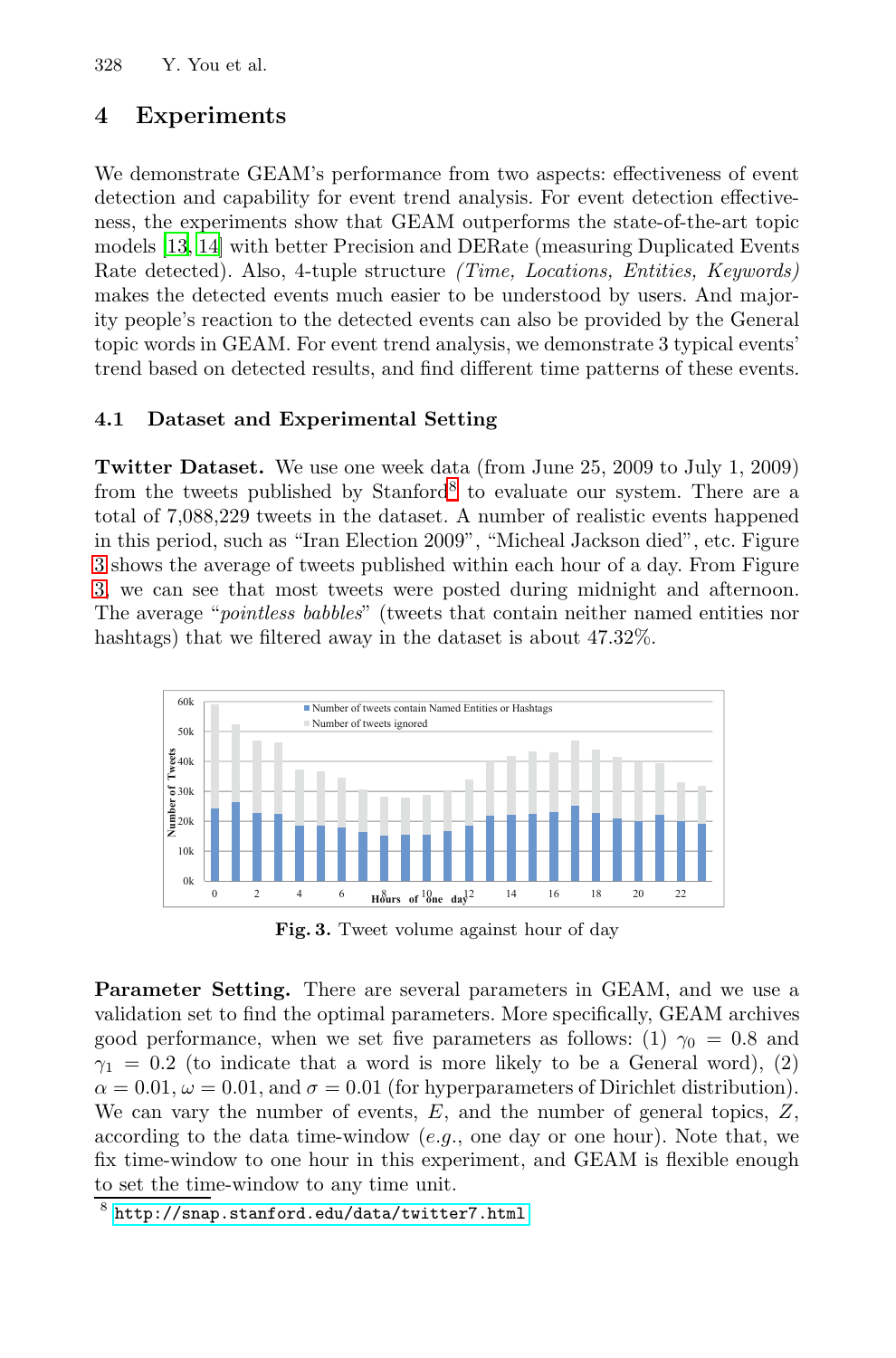**Evaluation Metric.** A common problem exis[tin](#page-13-8)g in Twitter event detection is that we can't evaluate the quality of detected events by labeled ground truth, since it is infeasible to label over 7 million tweets manually. Alternatively, we manually search related real world facts to evaluate the detected events in terms of **Precision** and **DERate**. The **Precision** is defined as the fraction of detected events that are related to a realistic event. Note that, if there are several detected events related to [the](#page-13-9) [sam](#page-13-10)e real[istic](#page-13-9) [ev](#page-13-10)ent, then all of them are regarded correct in **Precision**. Actually, the same realistic event may not be provided several times in the output. So, we use the metric **DERate** proposed in [10] to evaluate our GEAM, which is defined as the fraction of duplicate detected events among all all detected realistic events.

#### **4.2 Event Detection Effectiveness**

Our GEAM is [di](#page-10-0)fferent from LDA [13, 14]. LDA [13, 14] is a widely used statistical topic modeling technique, which aims at discovering the latent "topics" in a document corpus. For LDA, we set the number of topics K equals to the number of events E in GEAM; and we set the Dirichlet hyperparameters  $\alpha = 0.01$ ,  $\beta = 0.01$  similarly as  $\alpha$ ,  $\omega$  and  $\sigma$  in GEAM.

**Event Detection Performance.** We compare GEAM and LDA in terms of Precision and DERate in Figure 4. We manually evaluate the top 5 words outputted by each model, if all the words are related to some realistic event, we regard it as true positive. We range the number of events (E) in GEAM and the number of topics (T) in LDA from 5 to 30. From the figure, we can see that GEAM outperforms LDA in terms of both Precision and DERate. Figure 4(a) demonstrates that based on one hour time-window dataset,the Precision of GEAM first increases with the increase of event number  $E$ , and archives highest of 80.6% at  $E = 20$ , then decreases when E becomes larger. Similar behaviors are also observed in LDA, who receives highest Precision at  $T = 25$ . It is reasonable that the ptimal setting of  $E$  based on one hour time-window Twitter dataset is about 20. When we set  $E$  smaller, the GEAM may combine two similar realistic events into one detected event. This phenomenon is more obvious for LDA,

<span id="page-10-0"></span>

**Fig. 4.** Comparison of GEAM and LDA. (a) shows the Precision of two models on different event numbers. (b) shows the DERate of two models on different event numbers.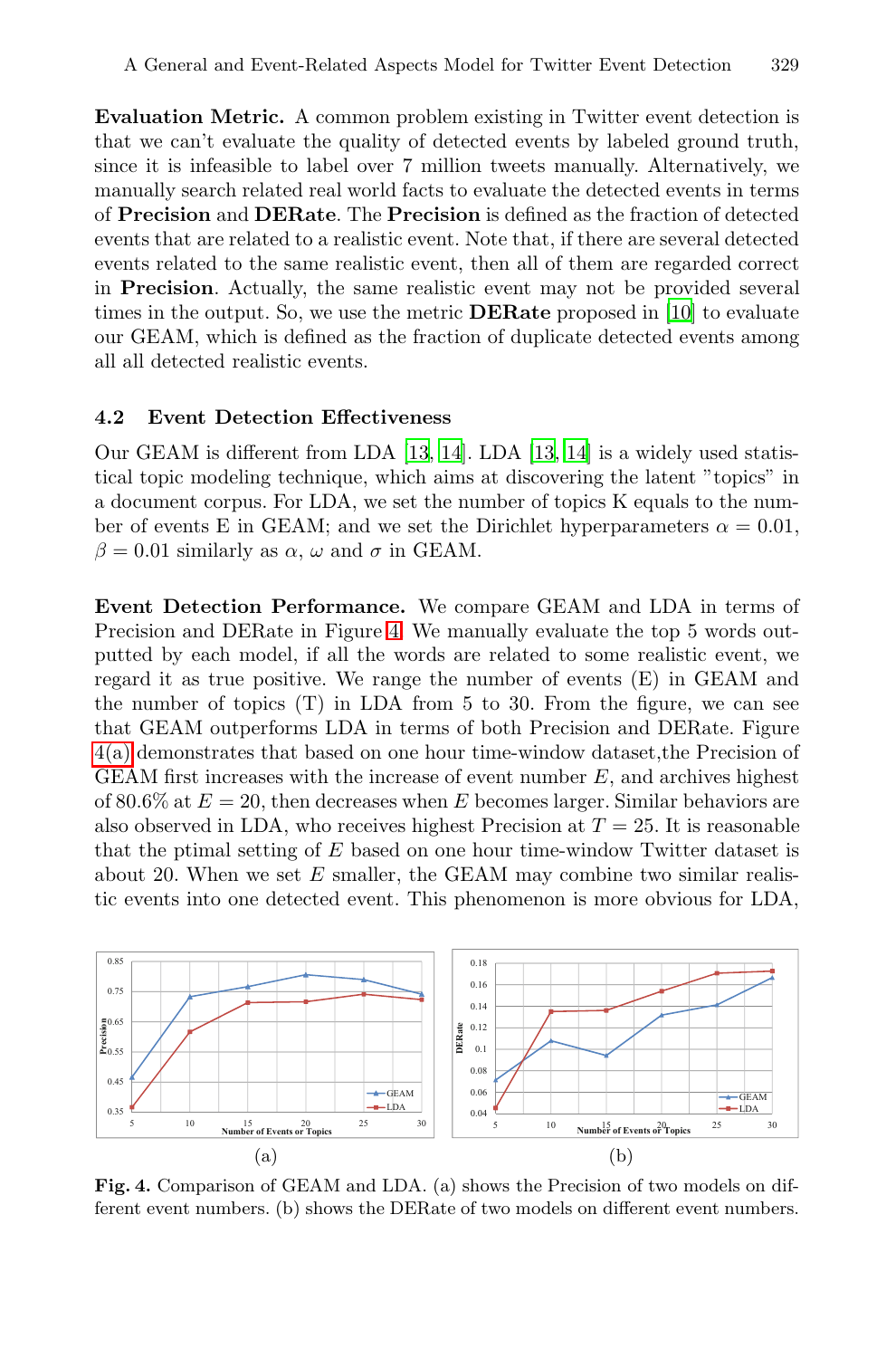which models each tweet as a mixture of K latent topics. It shows in Figure  $4(b)$ that generally the DERate of GEAM is smaller than LDA, which means that there are fewer duplicate events detected in GEAM. For each model, DERate increases with the increase of event number  $E$  and topic number  $K$ . The reason for this phenomenon is that, when event num[b](#page-12-0)er  $E$  becomes larger, GEAM is more likely to assign different emphasis of one realistic event to different detected events. For example, when we set  $E = 30$ , the 2009 Iran election protest event will be divided into two events, one is for the video of Neda's death, the other is for an online activity to "Show support for democracy in Iran add green overlay to your Twitter avatar".

**Event Interpretation.** Five typical examples of the event detected by our GEAM in June 25, 2009 from 00:00 to 01:00 are demonstrated in Table 3, where T for *Time*, L for *Locations*, E for *Entities*, K for *Keywords*, and G for *General* words. For ea[ch](#page-12-0) event, we display top 10 Event-related Aspects words and top 3 General words. Due to the page limit, other events are not demonstrated. We illustrate that the output of GEAM is more informative, and can be easily understood with little background knowledge. From Table 3, we can see that the 4-tuple structure makes the detected events much clearer, and thus, users can easily access the different aspects of the event. GEAM can also provide reactions of majority people to the event by listing the General words. For example,  $e_3$ expresses that the major audience enjoy the movie "Transformers 2". Among the 5 typical events listed in Table 3, we see that GEAM is an open-domain event detection model. It covers a wide range of events, from political events (Iran election), to entertainment events (Transformers 2), to sports (FIFA Confederations Cup), and to online hotspot (#lolquiz application).

### **4.3 Event Trend Analysis**

By now, we evaluate GEAM on the basis of one hour time-window. It is more interseting to explore what can be found if we combine the detected events of continuous hours. As stated in Section 3.2,  $\overrightarrow{\eta}$  in GEAM represents the multinomial distribution over events and  $\overrightarrow{\eta}_e$  represents th[e fr](#page-13-9)[act](#page-13-10)ion of tweets that are assigned to  $event_e$ . So, we can track the event in terms of hours. Figure 5 shows the trends of 3 events within a day. From Figure 5, we see that "*Iran Election*" was a stable event discussed on June 25, 2009, whose proportion didn't change dramatically during the whole day; "*Mark Sanford Scandal*" received less attention than "*Iran Election*", and was not discussed since 5:00; the "*Michael Jackson died*" event suddenly attracted majority users' attention from 20:00, and became much hotter than the other two events.

In summary, our GEAM outperforms the state-of-the-art topic models [13, 14] with better Precision and DERate. Particularly, 4-tuple structure makes the detected events much easier to be understood by users. Furthermore, event trend analysis can be performed easily based on the detection results.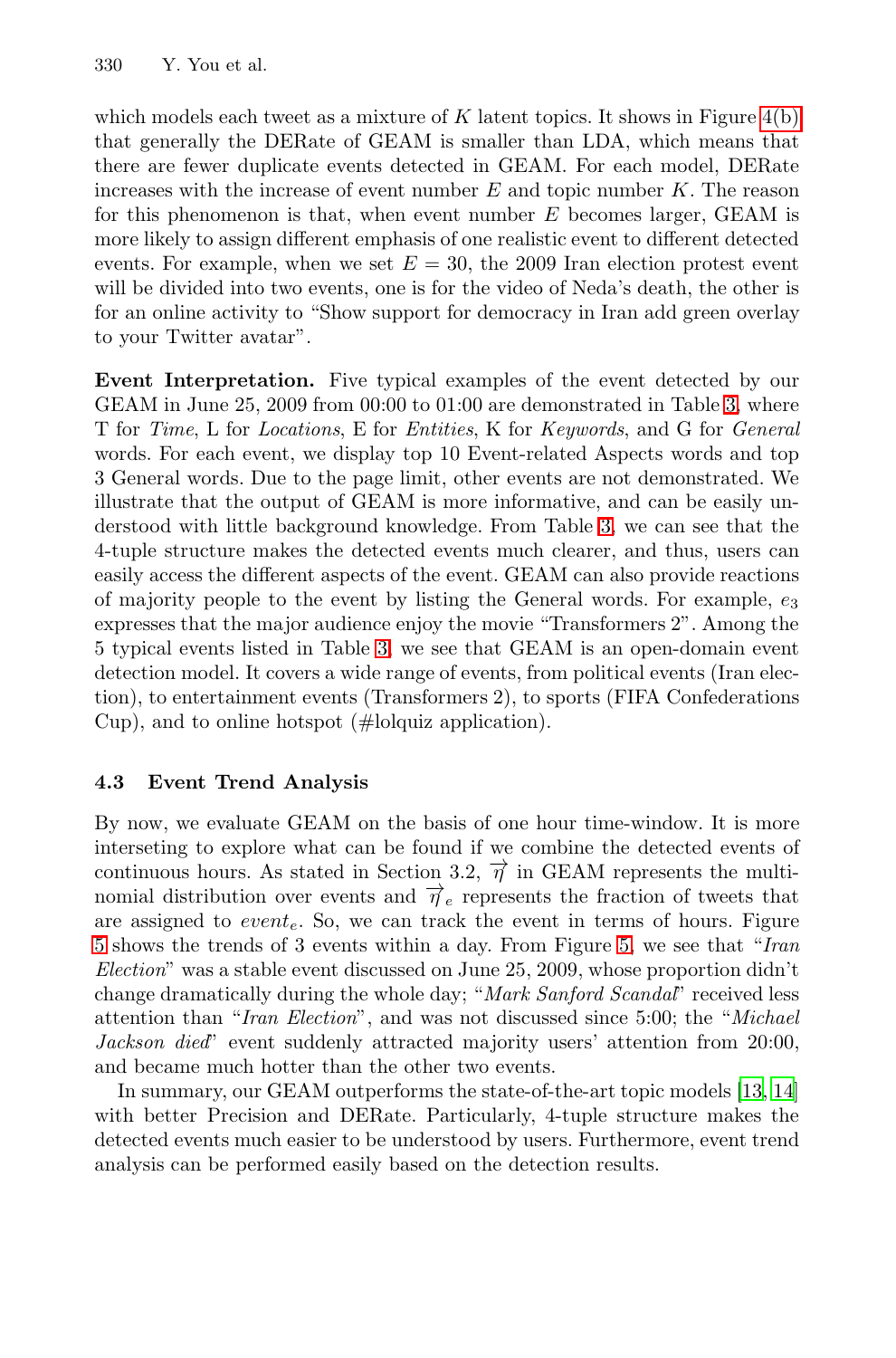| Event          | <b>GEAM</b> output |                                                                                      | Description                                                                    |  |
|----------------|--------------------|--------------------------------------------------------------------------------------|--------------------------------------------------------------------------------|--|
|                | T:                 | $2009 - 06 - 25$                                                                     | Footage of the death of Neda drew                                              |  |
|                | Ŀ                  | Iran, Tehran                                                                         | international attention after she was                                          |  |
| e <sub>1</sub> | E:                 |                                                                                      | shot dead during the 2009 Iranian                                              |  |
|                | К:                 | #Iranelection, #Neda, #Iran, Mousavi, sup-                                           | election protests.                                                             |  |
|                |                    | port, democracy, green, avatar                                                       |                                                                                |  |
|                | G:                 | video, crime, freedom                                                                |                                                                                |  |
|                | T:                 | 2009-06-24                                                                           | The U.S. National Team won World No.<br>1 Spain, 2-0, in the semifinals of the |  |
|                | Ŀ                  |                                                                                      |                                                                                |  |
| e <sub>2</sub> | E:                 | U.S., Spain, USA, Brazil, South Africa                                               | FIFA Confederations Cup on June 24,                                            |  |
|                | К:                 | win, soccer, beat, team, school, 2-0                                                 | advancing to next final against the                                            |  |
|                | $G$ :              | great, watching, shocked                                                             | winner of Brazil and South Africa.                                             |  |
|                |                    |                                                                                      |                                                                                |  |
|                | T:                 | 2009-06-25                                                                           |                                                                                |  |
|                | L:<br>E:           | America                                                                              | "Transformers 2" released on June 24,                                          |  |
| $e_3$          | K:                 | Transformers 2, Transformers                                                         | 2009 in North America. Many people                                             |  |
|                |                    | good, movie, watch, tonight, wait, wish, lines                                       | tweet about watching the film.                                                 |  |
|                | G:<br>T:           | tonight, join, happy<br>2009-06-25                                                   | South Carolina Governor Mark                                                   |  |
|                | Ŀ.                 | Argentina, South Carolina                                                            | Sanford's disappearance and                                                    |  |
|                | E:                 | Make Sanford, Sanford                                                                | extramarital affair in June, 2009 was                                          |  |
| $e_4$          | К:                 | governor, mistress, e-mails, affair, exposed, reported. He was in Argentina with his |                                                                                |  |
|                |                    | bizarre                                                                              | mistress for six days.                                                         |  |
|                | G:                 | shamed, news, dumbass                                                                |                                                                                |  |
|                | $T$ :              | 2009-06-25                                                                           |                                                                                |  |
|                | L:                 |                                                                                      | A web entertainment application called                                         |  |
| $e_5$          | Е:                 | twilight, Knotb Song, Jonas Brothers Song, #lolquiz gets popular. Many users try it  |                                                                                |  |
|                |                    | Mcfly                                                                                | to know which star available for them.                                         |  |
|                | К:                 | try, quiz, #lolquiz, song, fan, what                                                 |                                                                                |  |
|                | G:                 | took, lover, try                                                                     |                                                                                |  |

<span id="page-12-0"></span>**Table 3.** Examples of detected events



**Fig. 5.** Different proportion of tweets related to 3 events

### **5 Conclusions**

In this work, we introduce a General and Event-Related Aspects Model (GEAM) for detect realistic event in Twitter. We design a collapsed Gibbs sampling algorithm to estimate the word distributions of an event. We also divide the words in an event-related tweet into General words or Event-related Aspect words, which matches the Twitter characteristic better than any unigram model. Our experiments demonstrate that GEAM outperforms the state-of-the-art topic model LDA in both Precision and DERate. Particularly, GEAM can get better event representation by providing a 4-tuple  $(Time, Locations, Entities, Keywords)$  of